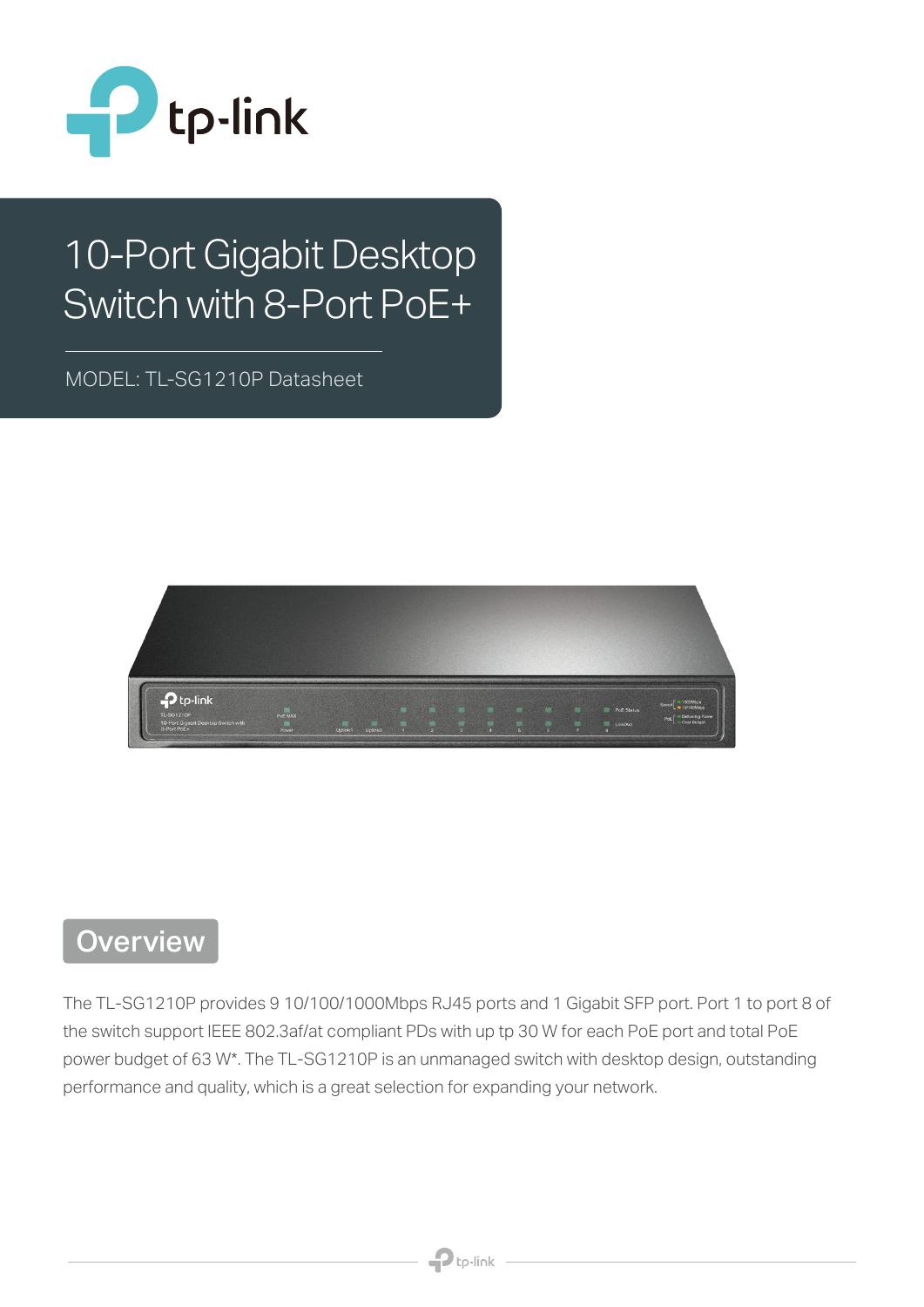## Power over Ethernet

- 8 IEEE 802.3af/at compliant PoE+ ports, with a total PoE power budget of 63 W\*
- Flexible deployment for PoE suppoted devices such as wireless access points (APs), IP cameras and IP phones
- Designed to use a single Ethernet cable for both data and power transmission, lowering infrastructure costs

# Gigabit Expansion Solution

- 9 10/100/1000Mbps RJ45 ports and 1 Gigabit SFP port provide up to 20 Gbps Switching Capacity
- IEEE 802.3x flow control provides reliable data transfer

#### Highlight Performance

- 802.1p and DSCP QoS ensures smooth traffic
- IGMP Snooping optimizes multicast applications
- Fanless design ensures quiet operation

#### **Easy to Use**

- Just plug & play, no configuration required
- Auto MDI/MDIX eliminates the need for crossover cables
- Auto-negotiation intelligently adjusts for compatibility and optimal performance